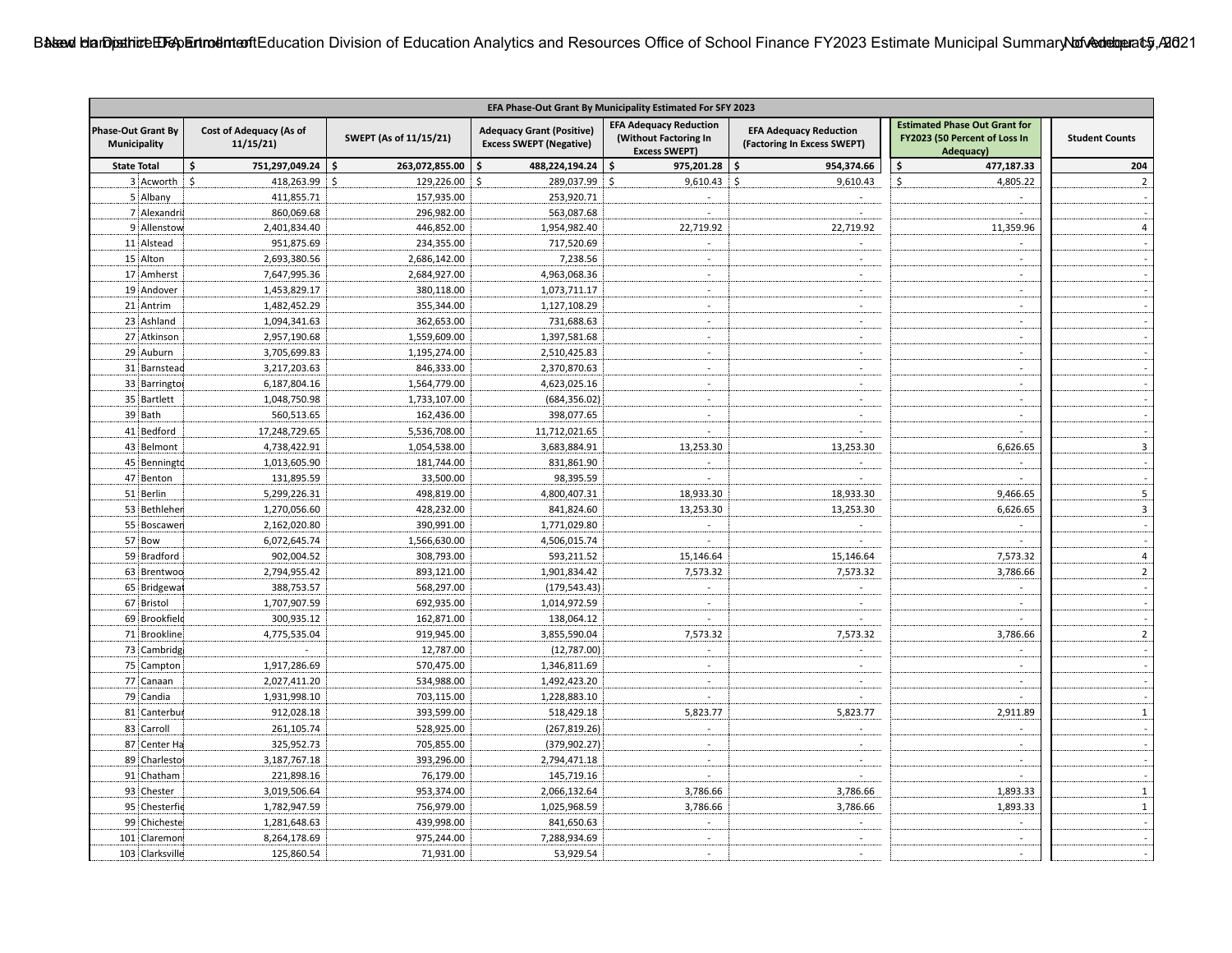| 105 Colebrook   | 1,204,873.28                | 213,803.00   | 991,070.28    | $\sim$                      | $\sim$                    | $\sim$                      |                             |
|-----------------|-----------------------------|--------------|---------------|-----------------------------|---------------------------|-----------------------------|-----------------------------|
| 107 Columbia    | 275,273.12                  | 84,040.00    | 191,233.12    |                             | $\sim$                    |                             |                             |
| 111 Concord     | 18,707,862.91               | 5,353,321.00 | 13,354,541.91 | 26,506.58                   | 26,506.58                 | 13,253.29                   | $\overline{\mathbf{5}}$     |
| 113 Conway      | 5,199,119.20                | 2,505,537.00 | 2,693,582.20  |                             | $\sim$                    |                             |                             |
| 115 Cornish     | 626,396.07                  | 245,756.00   | 380,640.07    | $\sim$                      | $\sim$                    | $\mathbb{Z}^{\mathbb{Z}}$   |                             |
| 117 Croydon     | 333,388.73                  | 131,572.00   | 201,816.73    |                             | $\mathcal{L}$             | $\mathcal{L}$               |                             |
| 119 Dalton      | 516,859.60                  | 122,913.00   | 393,946.60    | $\sim$                      | $\sim$                    | $\mathcal{L}$               |                             |
| 123 Danbury     | 627,327.89                  | 175,647.00   | 451,680.89    |                             | $\sim$                    |                             |                             |
| 125 Danville    | 2,544,878.08                | 615,405.00   | 1,929,473.08  | 5,679.98                    | 5,679.98                  | 2,839.99                    | $\mathbf 1$                 |
| 127 Deerfield   | 3,030,871.67                | 849,932.00   | 2,180,939.67  | 3,786.66                    | 3,786.66                  | 1,893.33                    | $\mathbf 1$                 |
| 129 Deering     | 918,794.70                  | 294,693.00   | 624,101.70    | 3,786.66                    | 3,786.66                  | 1,893.33                    | $\mathbf 1$                 |
| 131 Derry       | 21,368,296.16               | 4,786,918.00 | 16,581,378.16 | 7,573.32                    | 7,573.32                  | 3,786.66                    | $\overline{2}$              |
| 133 Dix's Gran  | $\mathcal{L}^{\mathcal{A}}$ | 1,416.00     | (1,416.00)    | $\sim$                      | $\sim$                    |                             | $\sim$                      |
| 134 Dixville    | $\sim$                      | 11,762.00    | (11,762.00)   | $\mathcal{L}^{\mathcal{L}}$ |                           | $\mathcal{L}$               | $\sim$                      |
| 139 Dorcheste   | 162,667.24                  | 60,077.00    | 102,590.24    | $\sim$                      | $\sim$                    | $\sim$                      |                             |
| 141 Dover       | 16,615,258.26               | 5,076,041.00 | 11,539,217.26 | 5,823.77                    | 5,823.77                  | 2,911.89                    | $\mathbf 1$                 |
| 143 Dublin      | 588,043.93                  | 331,462.00   | 256,581.93    | $\sim$                      | $\mathbf{r}$              | $\sim$                      | $\sim$                      |
| 147 Dummer      | 92,863.37                   | 43,858.00    | 49,005.37     | $\sim$                      | $\sim$                    | $\sim$                      | $\sim$                      |
| 149 Dunbarto    | 2,006,102.77                | 506,431.00   | 1,499,671.77  | $\sim$                      | $\sim$                    | $\sim$                      |                             |
| 151 Durham      |                             |              |               |                             |                           |                             | $\overline{2}$              |
|                 | 3,831,723.64                | 1,796,982.00 | 2,034,741.64  | 7,573.32<br>$\sim$          | 7,573.32<br>$\sim$        | 3,786.66<br>$\sim$          |                             |
| 153 East Kings  | 1,334,165.32                | 490,779.00   | 843,386.32    |                             | $\sim$                    | $\sim$                      |                             |
| 155 Easton      | 108,072.82                  | 99,600.00    | 8,472.82      | $\sim$                      |                           |                             | $\sim$                      |
| 159 Eaton       | 137,056.99                  | 143,986.00   | (6,929.01)    | $\sim$                      | $\sim$                    |                             |                             |
| 161 Effingham   | 970,772.07                  | 253,377.00   | 717,395.07    | 3,786.66                    | 3,786.66                  | 1,893.33                    | $\mathbf 1$                 |
| 162 Ellsworth   | 43,455.44                   | 22,467.00    | 20,988.44     | $\mathbf{r}$                | $\mathcal{L}$             | $\mathbf{r}$                |                             |
| 163 Enfield     | 1,938,949.40                | 830,303.00   | 1,108,646.40  | $\mathbf{r}$                |                           | $\mathcal{L}^{\mathcal{A}}$ |                             |
| 165 Epping      | 3,810,461.67                | 1,236,203.00 | 2,574,258.67  | 9,610.43                    | 9,610.43                  | 4,805.22                    | $\mathbf 2$                 |
| 167 Epsom       | 2,491,373.67                | 646,796.00   | 1,844,577.67  | $\omega$                    | $\omega$                  | $\overline{\phantom{a}}$    | $\mathcal{L}_{\mathcal{A}}$ |
| 171 Errol       | 66,680.43                   | 109,442.00   | (42, 761.57)  |                             | $\sim$                    | $\sim$                      | $\overline{\phantom{a}}$    |
| 173 Exeter      | 8,286,673.72                | 3,175,276.00 | 5,111,397.72  | 5,823.77                    | 5,823.77                  | 2,911.89                    | $\mathbf 1$                 |
| 175 Farmingto   | 4,029,922.04                | 777,548.00   | 3,252,374.04  | 7,573.32                    | 7,573.32                  | 3,786.66                    | $\overline{2}$              |
| 177 Fitzwillian | 1,139,235.09                | 369,870.00   | 769,365.09    | 13,397.09                   | 13,397.09                 | 6,698.55                    | $\overline{\mathbf{3}}$     |
| 179 Francesto   | 704,972.49                  | 275,653.00   | 429,319.49    | $\sim$                      | $\mathbf{r}$              | $\mathcal{L}^{\mathcal{A}}$ | $\sim$                      |
| 183 Franconia   | 418,470.82                  | 435,991.00   | (17,520.18)   | 3,786.66                    | $\sim$                    | $\sim$                      | $\,1\,$                     |
| 185 Franklin    | 4,960,569.09                | 886,084.00   | 4,074,485.09  | 20,970.39                   | 20,970.39                 | 10,485.20                   | $\overline{4}$              |
| 187 Freedom     | 421,048.45                  | 768,313.00   | (347, 264.55) | $\sim$                      | $\sim$                    |                             | $\mathbb{Z}^2$              |
| 189 Fremont     | 2,414,258.83                | 710,509.00   | 1,703,749.83  | $\sim$                      | $\sim$                    | $\mathcal{L}^{\mathcal{A}}$ | $\mathbf{r}$                |
| 191 Gilford     | 4,137,006.87                | 2,826,177.00 | 1,310,829.87  | 7,573.32                    | 7,573.32                  | 3,786.66                    | $\mathbf 2$                 |
| 195 Gilmantor   | 2,363,260.76                | 729,413.00   | 1,633,847.76  | 5,679.98                    | 5,679.98                  | 2,839.99                    | $\mathbf 1$                 |
| 197 Gilsum      | 342,655.75                  | 90,640.00    | 252,015.75    | $\sim$                      | $\sim$                    | $\sim$                      |                             |
| 199 Goffstown   | 9,788,140.68                | 2,443,973.00 | 7,344,167.68  | $\sim$                      | $\sim$                    | $\sim$                      | $\sim$                      |
| 201 Gorham      | 1,461,685.74                | 299,848.00   | 1,161,837.74  | $\sim$                      | $\sim$                    | $\sim$                      |                             |
| 203 Goshen      | 427,864.53                  | 102,507.00   | 325,357.53    | $\sim$                      | $\blacksquare$            | $\sim$                      | $\sim$                      |
| 209 Grafton     | 727,323.90                  | 168,988.00   | 558,335.90    | 5,679.98                    | 5,679.98                  | 2,839.99                    | $\mathbf 1$                 |
| 211 Grantham    | 1,857,013.18                | 695,379.00   | 1,161,634.18  | 11,359.96                   | 11,359.96                 | 5,679.98                    | $\mathbf 2$                 |
| 213 Greenfield  | 933,196.36                  | 223,882.00   | 709,314.36    | 9,610.43                    | 9,610.43                  | 4,805.22                    | $\mathbf 2$                 |
| 215 Greenland   | 2,275,434.54                | 1,247,546.00 | 1,027,888.54  | $\sim$                      | $\mathbb{Z}^{\mathbb{Z}}$ |                             |                             |
| 219 Greenville  | 1,071,338.62                | 168,269.00   | 903,069.62    |                             |                           |                             |                             |
| 221 Groton      | 268,189.28                  | 156,011.00   | 112,178.28    |                             |                           |                             |                             |
| 222 Hale's Loc  |                             | 102,556.00   | (102, 556.00) | $\overline{a}$              | $\sim$                    | $\mathcal{L}$               |                             |
|                 |                             |              |               |                             |                           |                             |                             |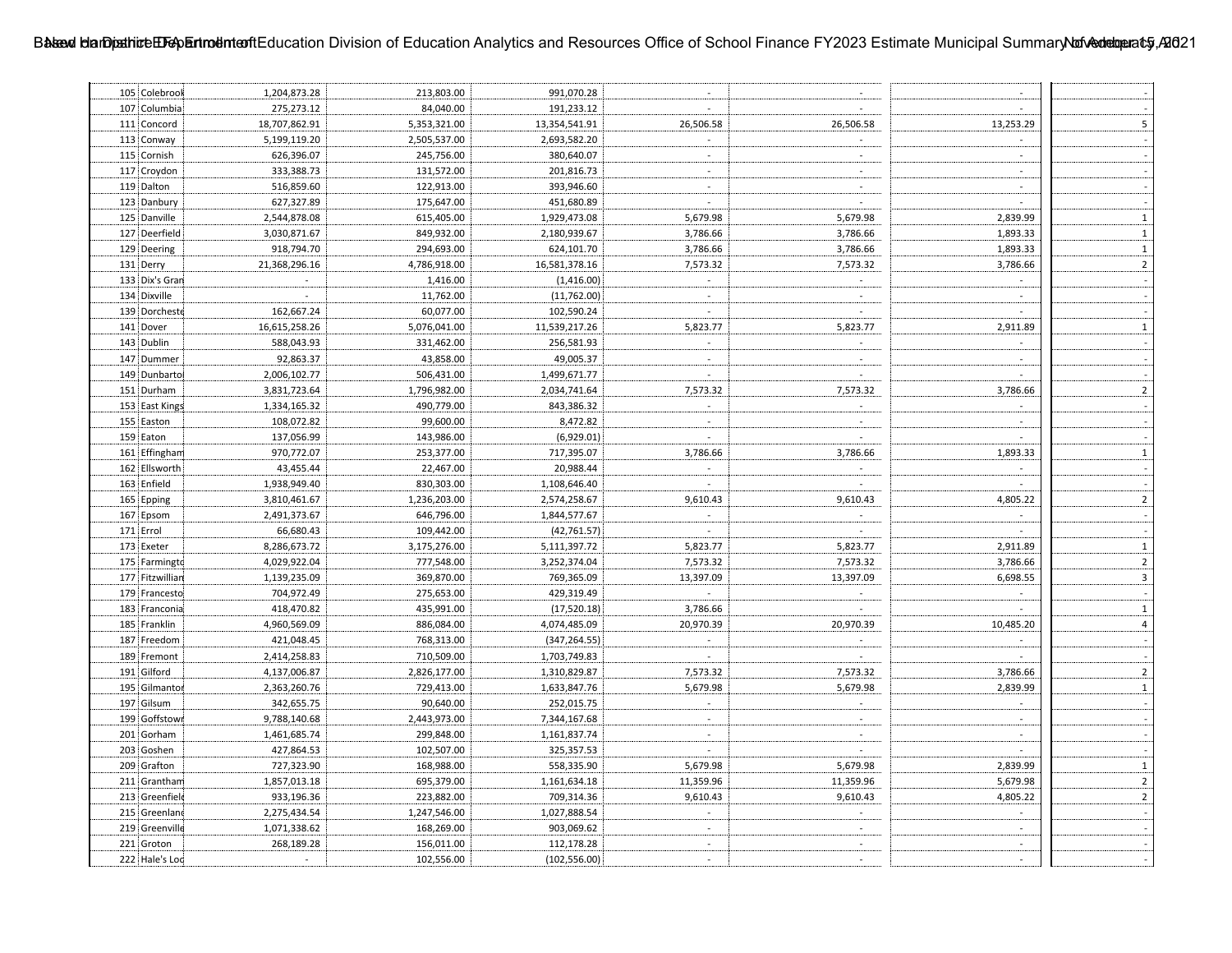| 223 Hampstea                 | 4,817,162.41  | 1,823,001.00  | 2,994,161.41  | $\sim$                   | $\sim$                    | $\overline{\phantom{a}}$    |                          |
|------------------------------|---------------|---------------|---------------|--------------------------|---------------------------|-----------------------------|--------------------------|
| 225 Hampton                  | 6,459,148.00  | 5,180,087.00  | 1,279,061.00  |                          | $\sim$                    | $\sim$                      |                          |
| 227 Hampton                  | 1,240,155.18  | 691,821.00    | 548,334.18    | $\sim$                   | $\sim$                    | $\sim$                      |                          |
| 231 Hancock                  | 654,437.36    | 356,442.00    | 297,995.36    |                          | $\sim$                    | $\mathbf{r}$                |                          |
| 233 Hanover                  | 4,713,579.87  | 3,423,649.00  | 1,289,930.87  | $\sim$                   | $\sim$                    | ÷.                          |                          |
| 235 Harrisville              | 339,266.60    | 299,726.00    | 39,540.60     |                          | $\sim$                    |                             |                          |
| 236 Hart's Loc               | 21,184.71     | 26,016.00     | (4,831.29)    | $\overline{a}$           | $\omega$                  | $\mathcal{L}$               |                          |
| 238 Haverhill                | 2,755,534.36  | 455,227.00    | 2,300,307.36  | 11,359.96                | 11,359.96                 | 5,679.98                    | $\mathbf 2$              |
| 243 Hebron                   | 217,342.51    | 375,535.00    | (158, 192.49) |                          |                           |                             |                          |
| 245 Henniker                 | 2,454,700.49  | 627,982.00    | 1,826,718.49  | $\sim$                   |                           | $\sim$                      |                          |
| 247 Hill                     | 504,551.14    | 129,500.00    | 375,051.14    | $\sim$                   | $\sim$                    | $\mathbf{r}$                |                          |
| 249 Hillsboro                | 3,801,007.92  | 707,885.00    | 3,093,122.92  | $\mathbf{r}$             | $\overline{a}$            | $\overline{a}$              |                          |
| 255 Hinsdale                 | 2,643,812.84  | 329,437.00    | 2,314,375.84  | $\sim$                   |                           | $\mathbf{r}$                |                          |
| 257 Holdernes                | 903,471.05    | 1,234,705.00  | (331, 233.95) | 3,786.66                 | $\sim$                    | $\overline{a}$              | $\mathbf 1$              |
| 259 Hollis                   | 5,058,950.01  | 1,948,568.00  | 3,110,382.01  | 3,786.66                 | 3,786.66                  | 1,893.33                    | $\mathbf 1$              |
| 261 Hooksett                 | 8,001,184.31  | 2,758,167.00  | 5,243,017.31  | $\sim$                   | $\sim$                    | $\sim$                      | $\sim$                   |
| 263 Hopkintor                | 3,852,621.37  | 1,025,173.00  | 2,827,448.37  | 21,257.97                | 21,257.97                 | 10,628.99                   | $\pmb{4}$                |
| 267 Hudson                   | 13,360,615.72 | 4,653,493.00  | 8,707,122.72  | 20,826.62                | 20,826.62                 | 10,413.31                   | 5                        |
| 271 Jackson                  | 359,088.13    | 619,389.00    | (260, 300.87) | $\sim$                   | $\sim$                    | $\sim$                      | $\sim$                   |
| 273 Jaffrey                  | 3,184,983.24  | 706,901.00    | 2,478,082.24  | 26,794.14                | 26,794.14                 | 13,397.07                   | $\overline{4}$           |
| 275 Jefferson                | 488,892.32    | 190,326.00    | 298,566.32    |                          | $\sim$                    |                             |                          |
| 279 Keene                    | 11,290,489.15 | 2,545,092.00  | 8,745,397.15  | 24,613.26                | 24,613.26                 | 12,306.63                   | $\overline{\mathbf{5}}$  |
| 281 Kensingto                | 1,127,296.45  | 533,206.00    | 594,090.45    |                          |                           |                             |                          |
| 283 Kingston                 | 2,998,867.80  | 1,167,949.00  | 1,830,918.80  | L.                       |                           | ÷.                          | $\mathbb{Z}$             |
| 285 Laconia                  | 9,118,457.82  | 3,288,812.00  | 5,829,645.82  |                          |                           |                             | $\sf 6$                  |
|                              |               |               |               | 30,293.24                | 30,293.24                 | 15,146.62                   | $\overline{2}$           |
| 287 Lancaster<br>291 Landaff | 2,112,525.63  | 346,185.00    | 1,766,340.63  | 11,359.96<br>$\sim$      | 11,359.96<br>$\sim$       | 5,679.98<br>$\overline{a}$  | $\Box$                   |
|                              | 199,990.22    | 65,730.00     | 134,260.22    | $\sim$                   | $\mathbb{Z}^{\mathbb{Z}}$ | $\mathcal{L}_{\mathcal{A}}$ |                          |
| 293 Langdon                  | 245,632.17    | 84,846.00     | 160,786.17    |                          |                           |                             | $\overline{\phantom{a}}$ |
| 295 Lebanon                  | 6,188,513.10  | 2,971,751.00  | 3,216,762.10  | 7,573.32                 | 7,573.32                  | 3,786.66                    | $\overline{2}$           |
| 297 Lee                      | 2,937,862.62  | 798,404.00    | 2,139,458.62  | 5,823.77                 | 5,823.77                  | 2,911.89                    | $\mathbf 1$              |
| 299 Lempster                 | 662,399.77    | 182,185.00    | 480,214.77    | $\omega$                 | $\sim$                    | $\overline{a}$              | $\mathbb{Z}^2$           |
| 303 Lincoln                  | 620,309.33    | 1,379,320.00  | (759, 010.67) | $\sim$                   |                           |                             | $\Box$                   |
| 311 Lisbon                   | 1,221,864.25  | 160,586.00    | 1,061,278.25  | $\omega$                 | $\sim$                    | $\mathbf{r}$                | $\sim$                   |
| 315 Litchfield               | 5,195,540.75  | 1,418,072.00  | 3,777,468.75  | $\sim$                   | $\sim$                    | $\sim$                      |                          |
| 317 Littleton                | 3,489,114.75  | 1,145,232.00  | 2,343,882.75  | 9,466.64                 | 9,466.64                  | 4,733.32                    | $\overline{2}$           |
| 319 Londonde                 | 16,937,725.51 | 5,318,525.00  | 11,619,200.51 | $\sim$                   | $\mathbb{R}^2$            | $\sim$                      |                          |
| 321 Loudon                   | 2,801,727.44  | 849,060.00    | 1,952,667.44  | 7,573.32                 | 7,573.32                  | 3,786.66                    | $\overline{2}$           |
| 323 Lyman                    | 207,695.13    | 91,678.00     | 116,017.13    | $\sim$                   | $\sim$                    | $\sim$                      |                          |
| 327 Lyme                     | 1,274,923.35  | 484,608.00    | 790,315.35    | $\sim$                   | $\sim$                    | $\sim$                      | $\sim$                   |
| 329 Lyndebor                 | 588,333.39    | 272,949.00    | 315,384.39    | $\overline{\phantom{a}}$ | $\sim$                    |                             |                          |
| 331 Madbury                  | 1,429,422.40  | 354,071.00    | 1,075,351.40  | $\sim$                   | $\sim$                    | $\sim$                      |                          |
| 333 Madison                  | 1,238,463.09  | 743,172.00    | 495,291.09    |                          | $\mathbb{Z}^{\mathbb{Z}}$ |                             |                          |
| 335 Manchest                 | 66,263,208.22 | 15,458,857.00 | 50,804,351.22 | 136,936.45               | 136,936.45                | 68,468.23                   | 27                       |
| 339 Marlboro                 | 1,064,936.59  | 224,222.00    | 840,714.59    |                          | $\blacksquare$            |                             |                          |
| 341 Marlow                   | 372,415.35    | 92,219.00     | 280,196.35    | $\sim$                   | $\sim$                    | $\overline{\phantom{a}}$    | $\overline{a}$           |
| 344 Martin's L               |               |               |               | $\overline{a}$           | $\sim$                    | $\mathbf{r}$                |                          |
| 345 Mason                    | 655,302.19    | 247,556.00    | 407,746.19    | $\overline{a}$           | $\sim$                    | $\mathbf{r}$                |                          |
| 347 Meredith                 | 3,377,467.07  | 2,991,547.00  | 385,920.07    | $\overline{a}$           | $\sim$                    | $\sim$                      |                          |
| 351 Merrimac                 | 15,401,341.21 | 5,381,547.00  | 10,019,794.21 | 5,679.98                 | 5,679.98                  | 2,839.99                    | $\mathbf 1$              |
| 353 Middletor                | 1,228,878.81  | 277,423.00    | 951,455.81    | $\sim$                   |                           | $\overline{a}$              | $\mathbf{r}$             |
|                              |               |               |               |                          |                           |                             |                          |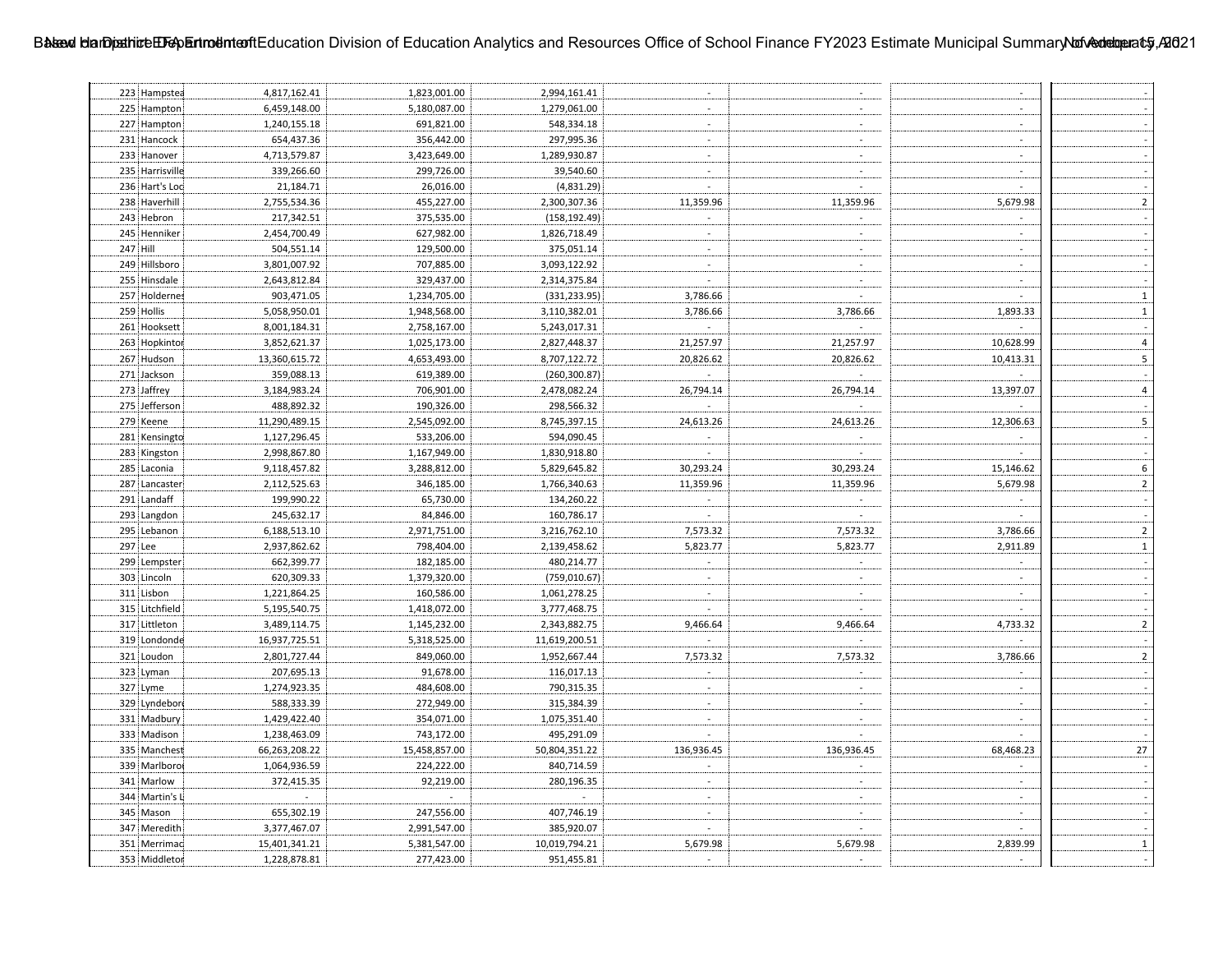| 355 Milan      | 714,482.15    | 154,223.00    | 560,259.15     | $\sim$         | $\sim$                   | $\sim$                      |                          |
|----------------|---------------|---------------|----------------|----------------|--------------------------|-----------------------------|--------------------------|
| 357 Milford    | 9,285,821.31  | 2,270,186.00  | 7,015,635.31   | 3,786.66       | 3,786.66                 | 1,893.33                    | $\mathbf{1}$             |
| 358 Millsfield | 11,556.70     | 11,787.00     | (230.30)       | $\sim$         |                          | $\sim$                      |                          |
| 359 Milton     | 2,525,923.50  | 628,151.00    | 1,897,772.50   |                |                          | $\sim$                      |                          |
| 365 Monroe     | 569,026.37    | 116,478.00    | 452,548.37     | $\sim$         |                          | $\mathbf{r}$                |                          |
| 367 Mont Ver   | 1,533,089.47  | 430,557.00    | 1,102,532.47   |                |                          |                             |                          |
| 369 Moultonb   | 2,015,885.90  | 4,698,493.00  | (2,682,607.10) | $\sim$         | $\overline{\phantom{a}}$ | $\mathbf{r}$                |                          |
| 371 Nashua     | 50,261,646.17 | 14,985,367.00 | 35,276,279.17  | 41,653.22      | 41,653.22                | 20,826.61                   | 9                        |
| 375 Nelson     | 256,045.50    | 168,939.00    | 87,106.50      |                |                          |                             |                          |
| 377 New Bost   | 4,188,243.93  | 990,497.00    | 3,197,746.93   | $\sim$         |                          | $\sim$                      |                          |
| 381 New Castl  | 217,443.17    | 1,139,881.00  | (922, 437.83)  | $\overline{a}$ |                          | $\sim$                      |                          |
| 383 New Durh   | 1,487,790.51  | 742,007.00    | 745,783.51     | $\sim$         |                          | $\sim$                      |                          |
| 389 New Ham    | 1,106,087.79  | 442,129.00    | 663,958.79     | $\sim$         | $\sim$                   | $\sim$                      |                          |
| 393 New Ipsw   | 2,922,635.18  | 633,111.00    | 2,289,524.18   | 7,573.32       | 7,573.32                 | 3,786.66                    | $\overline{2}$           |
| 395 New Lond   | 1,425,430.80  | 1,766,871.00  | (341, 440.20)  | 3,786.66       | $\mathcal{L}$            | $\sim$                      | $\mathbf 1$              |
| 379 Newbury    | 907,598.41    | 1,192,291.00  | (284, 692.59)  | 5,679.98       | $\sim$ .                 | $\sim$                      | $\mathbf 1$              |
| 387 Newfields  | 1,041,534.72  | 392,783.00    | 648,751.72     | $\sim$         | $\sim$                   | $\sim$                      | $\sim$                   |
| 391 Newingto   | 326,664.81    | 788,247.00    | (461, 582.19)  | $\sim$         | $\sim$                   | $\sim$                      | $\sim$                   |
| 399 Newmark    | 4,349,897.21  | 1,407,023.00  | 2,942,874.21   | 9,610.43       | 9,610.43                 | 4,805.22                    | $\mathbf 2$              |
| 401 Newport    | 4,011,479.52  | 605,418.00    | 3,406,061.52   | 7,573.32       | 7,573.32                 | 3,786.66                    | $\overline{2}$           |
| 403 Newton     | 2,546,021.58  | 799,242.00    | 1,746,779.58   | $\sim$         | $\sim$                   | $\sim$                      |                          |
| 405 North Har  | 1,939,328.96  | 1,671,089.00  | 268,239.96     | $\sim$         | $\sim$                   | $\mathbb{L}^+$              | $\overline{\phantom{a}}$ |
| 404 Northfield | 2,804,504.97  | 526,456.00    | 2,278,048.97   | $\sim$         | $\sim$                   |                             |                          |
| 407 Northumb   | 1,383,599.74  | 124,428.00    | 1,259,171.74   | $\sim$         | $\omega$                 | $\mathbf{r}$                |                          |
| 411 Northwoo   | 2,372,538.97  | 847,371.00    | 1,525,167.97   | 11,359.96      | 11,359.96                | 5,679.98                    | $\mathbf 2$              |
| 413 Nottingha  | 3,123,830.43  | 974,365.00    | 2,149,465.43   | 3,786.66       | 3,786.66                 | 1,893.33                    | $\,$ 1 $\,$              |
| 414 Odell      | $\mathcal{L}$ | 3,880.00      | (3,880.00)     | $\mathcal{L}$  | $\sim$                   | $\mathcal{L}^{\mathcal{A}}$ |                          |
| 415 Orange     | 168,069.48    | 41,420.00     | 126,649.48     | $\sim$         | $\sim$                   | $\sim$                      | $\sim$                   |
| 417 Orford     | 558,653.93    | 203,043.00    | 355,610.93     | 3,786.66       | 3,786.66                 | 1,893.33                    | $\mathbf 1$              |
| 419 Ossipee    | 2,835,412.05  | 1,118,170.00  | 1,717,242.05   | 11,359.96      | 11,359.96                | 5,679.98                    | $\mathbf 2$              |
| 425 Pelham     | 6,899,155.99  | 2,692,652.00  | 4,206,503.99   | 3,786.66       | 3,786.66                 | 1,893.33                    | $\mathbf 1$              |
| 427 Pembroke   | 4,558,366.37  | 983,013.00    | 3,575,353.37   | 3,786.66       | 3,786.66                 | 1,893.33                    | $\mathbf 1$              |
| 429 Penacook   | 3,440,451.71  | 534,984.00    | 2,905,467.71   | $\sim$         | $\sim$                   | $\mathbb{Z}^+$              | $\sim$                   |
| 431 Peterboro  | 3,135,570.05  | 1,052,430.00  | 2,083,140.05   | $\sim$         | $\sim$                   | $\sim$                      | $\sim$                   |
| 435 Piermont   | 325,923.46    | 125,688.00    | 200,235.46     | $\sim$         | $\sim$                   | $\sim$                      | $\sim$                   |
| 436 Pinkham's  | $\sim$        | 5,612.00      | (5,612.00)     | $\sim$         | $\sim$                   | $\sim$                      |                          |
| 437 Pittsburg  | 236,970.05    | 406,777.00    | (169, 806.95)  | $\sim$         | $\sim$                   | $\sim$                      |                          |
| 439 Pittsfield | 2,812,205.74  | 410,305.00    | 2,401,900.74   | 18,933.28      | 18,933.28                | 9,466.64                    | $\overline{4}$           |
| 441 Plainfield | 1,181,322.45  | 425,791.00    | 755,531.45     | 17,039.94      | 17,039.94                | 8,519.97                    | $\mathsf 3$              |
| 443 Plaistow   | 4,386,085.90  | 1,607,023.00  | 2,779,062.90   | 15,434.20      | 15,434.20                | 7,717.10                    | $\mathsf 3$              |
| 447 Plymouth   | 2,618,874.69  | 644,104.00    | 1,974,770.69   | $\sim$         |                          | $\mathbb{Z}^2$              |                          |
| 449 Portsmou   | 9,442,962.41  | 8,597,476.00  | 845,486.41     | 11,359.98      | 11,359.98                | 5,679.99                    | $\overline{\mathbf{3}}$  |
| 451 Randolph   | 131,646.08    | 85,820.00     | 45,826.08      | 7,573.32       | 7,573.32                 | 3,786.66                    | $\overline{2}$           |
| 453 Raymond    | 5,682,400.52  | 1,533,071.00  | 4,149,329.52   | $\sim$         | $\mathcal{L}$            | $\mathcal{L}_{\mathcal{A}}$ | $\overline{a}$           |
| 455 Richmond   | 618,577.46    | 139,530.00    | 479,047.46     | $\mathbb{Z}^2$ | $\sim$                   | $\sim$                      |                          |
| 459 Rindge     | 2,516,411.98  | 924,032.00    | 1,592,379.98   | 5,823.77       | 5,823.77                 | 2,911.89                    | $\mathbf 1$              |
| 461 Rochester  | 18,734,111.40 | 3,699,292.00  | 15,034,819.40  | 28,543.69      | 28,543.69                | 14,271.85                   | $\overline{\mathbf{5}}$  |
| 463 Rollinsfor | 1,181,026.32  | 419,847.00    | 761,179.32     | $\mathcal{L}$  |                          |                             |                          |
| 465 Roxbury    | 96,547.77     | 32,589.00     | 63,958.77      |                |                          |                             |                          |
| 467 Rumney     | 626,448.72    | 264,169.00    | 362,279.72     | $\sim$         | $\sim$                   | $\sim$                      | $\sim$                   |
|                |               |               |                |                |                          |                             |                          |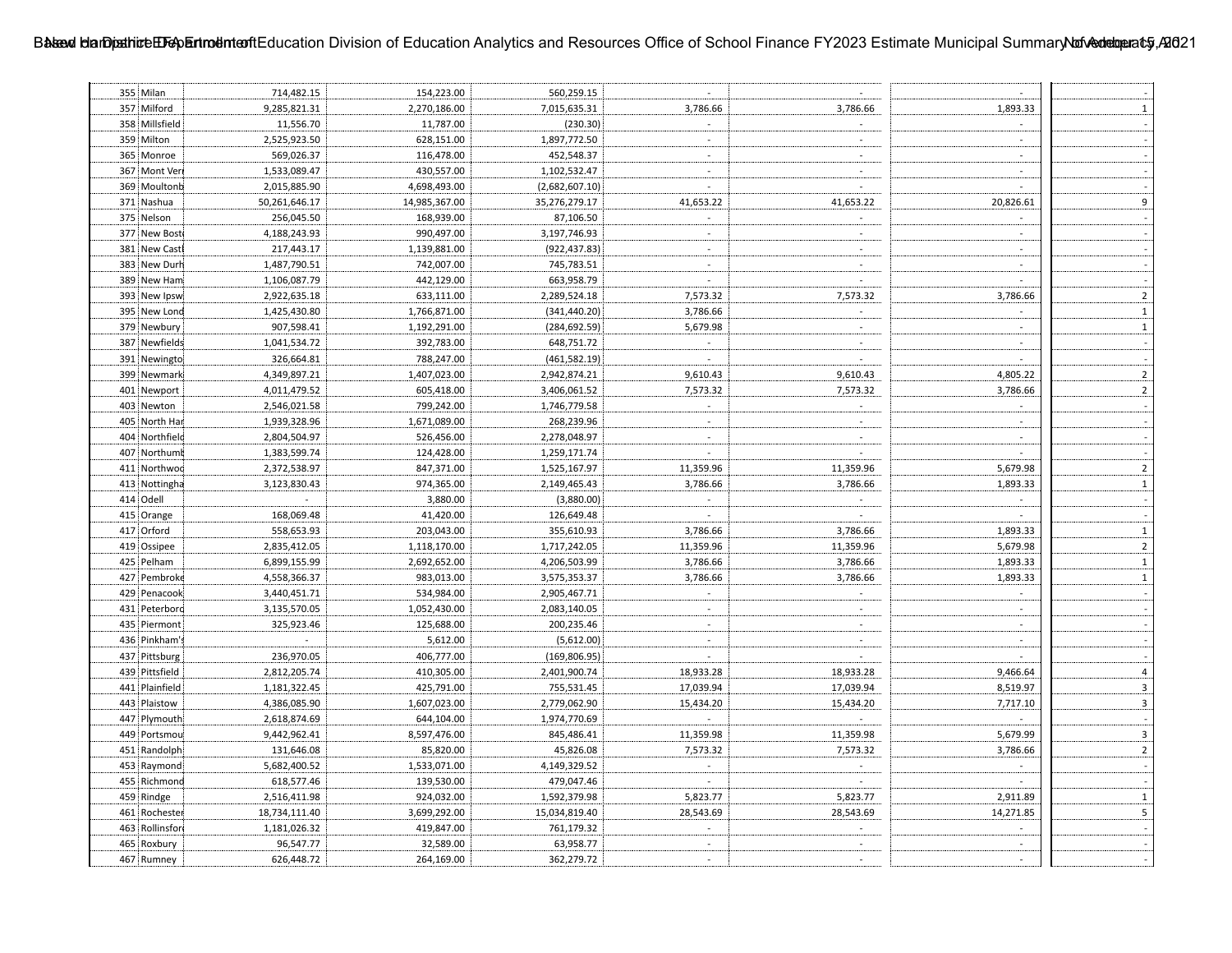| 471 Rye         | 2,195,313.21   | 3,344,277.00 | (1, 148, 963.79) | $\sim$                      | $\sim$                      | $\sim$                      |                         |
|-----------------|----------------|--------------|------------------|-----------------------------|-----------------------------|-----------------------------|-------------------------|
| 473 Salem       | 15,333,147.02  | 7,264,594.00 | 8,068,553.02     | 3,786.66                    | 3,786.66                    | 1,893.33                    | $\mathbf 1$             |
| 475 Salisbury   | 737,283.69     | 200,258.00   | 537,025.69       |                             |                             |                             |                         |
| 477 Sanbornto   | 1,396,791.45   | 712,888.00   | 683,903.45       | 5,823.77                    | 5,823.77                    | 2,911.89                    | $\mathbf 1$             |
| 479 Sandown     | 4,061,318.57   | 1,040,799.00 | 3,020,519.57     | 17,183.73                   | 17,183.73                   | 8,591.87                    | $\mathsf 3$             |
| 483 Sandwich    | 572,898.29     | 607,555.00   | (34, 656.71)     | $\sim$                      | $\sim$                      | $\mathcal{L}$               |                         |
| 485 Seabrook    | 4,638,361.04   | 2,418,784.00 | 2,219,577.04     | $\sim$                      | $\sim$                      | $\mathcal{L}_{\mathcal{A}}$ | $\sim$                  |
| 487 Sharon      | 185,677.43     | 70,376.00    | 115,301.43       | $\overline{a}$              | $\mathcal{L}_{\mathcal{A}}$ |                             |                         |
| 489 Shelburne   | 144,522.54     | 62,609.00    | 81,913.54        | L.                          | $\sim$                      | $\sim$                      |                         |
| 491 Somerswo    | 6,797,330.22   | 1,500,784.00 | 5,296,546.22     | 11,359.96                   | 11,359.96                   | 5,679.98                    | $\overline{2}$          |
| 495 South Har   | 448,077.52     | 212,998.00   | 235,079.52       |                             | $\sim$                      |                             |                         |
| 497 Springfiele | 728,573.38     | 285,738.00   | 442,835.38       | $\mathbf{r}$                |                             | $\overline{a}$              |                         |
| 499 Stark       | 242,312.19     | 79,679.00    | 162,633.19       | $\sim$                      |                             | $\mathbf{r}$                |                         |
| 501 Stewartst   | 456,747.31     | 120,019.00   | 336,728.31       | $\mathbf{r}$                |                             | $\overline{a}$              |                         |
| 503 Stoddard    | 712,932.86     | 382,078.00   | 330,854.86       | $\sim$                      |                             | $\overline{a}$              |                         |
| 507 Strafford   | 2,651,449.43   | 805,900.00   | 1,845,549.43     | $\sim$                      | $\mathbb{Z}^{\mathbb{Z}}$   | $\mathbb{Z}^+$              | $\sim$                  |
| 509 Stratford   | 446,158.65     | 60,570.00    | 385,588.65       | $\blacksquare$              | $\sim$                      | $\sim$                      |                         |
| 511 Stratham    | 4,673,677.38   | 2,017,101.00 | 2,656,576.38     | 3,786.66                    | 3,786.66                    | 1,893.33                    | $\mathbf 1$             |
| 514 Success     | $\sim$         | 17,880.00    | (17,880.00)      | $\sim$                      | $\sim$                      | $\sim$                      |                         |
| 512 Sugar Hill  | 287,236.17     | 213,750.00   | 73,486.17        | $\sim$                      | $\sim$                      | $\sim$                      | $\mathbb{Z}^2$          |
| 513 Sullivan    | 350,754.38     | 74,268.00    | 276,486.38       | $\sim$                      | $\sim$                      | $\sim$                      |                         |
| 515 Sunapee     | 1,505,774.22   | 1,812,575.00 | (306, 800.78)    | $\sim$                      | $\sim$                      | $\omega$                    |                         |
| 519 Surry       | 476,243.04     | 115,913.00   | 360,330.04       | $\sim$                      | $\sim$                      | $\overline{a}$              |                         |
| 521 Sutton      | 1,088,793.12   | 407,764.00   | 681,029.12       | $\sim$                      | $\sim$                      | ÷.                          |                         |
| 523 Swanzey     | 3,986,994.43   | 810,173.00   | 3,176,821.43     |                             | $\sim$                      |                             |                         |
| 525 Tamworth    | 1,473,540.74   | 513,948.00   | 959,592.74       | $\sim$                      | $\omega$                    | $\mathcal{L}$               |                         |
| 527 Temple      | 542,823.87     | 206,599.00   | 336,224.87       | 3,786.66                    | 3,786.66                    | 1,893.33                    | $\mathbf 1$             |
| 531 Thornton    | 1,347,603.24   | 566,910.00   | 780,693.24       | $\sim$                      | $\mathcal{L}$               | $\mathcal{L}$               |                         |
| 532 Tilton      | 2,039,886.59   | 791,529.00   | 1,248,357.59     | 15,146.64                   | 15,146.64                   | 7,573.32                    | $\pmb{4}$               |
| 535 Troy        | 1,434,983.40   | 180,339.00   | 1,254,644.40     | 5,679.98                    | 5,679.98                    | 2,839.99                    | $\mathbf 1$             |
| 537 Tuftonbor   | 1,100,324.33   | 1,624,383.00 | (524,058.67)     | $\mathcal{L}^{\mathcal{L}}$ | $\sim$                      | $\mathcal{L}^{\mathcal{A}}$ | $\bar{\gamma}$          |
| 539 Unity       | 639,622.09     | 172,316.00   | 467,306.09       | $\sim$                      | $\sim$                      | $\mathcal{L}_{\mathcal{A}}$ |                         |
| 543 Wakefield   | 3,082,411.08   | 1,625,365.00 | 1,457,046.08     | 17,183.73                   | 17,183.73                   | 8,591.87                    | $\overline{\mathbf{3}}$ |
| 545 Walpole     | 1,811,299.04   | 616,002.00   | 1,195,297.04     | $\sim$                      | $\sim$                      | $\sim$                      | $\sim$                  |
| 547 Warner      | 1,611,175.53   | 412,201.00   | 1,198,974.53     | $\mathbb{Z}^+$              | $\sim$                      | $\sim$                      | $\sim$                  |
| 549 Warren      | 455,691.20     | 102,538.00   | 353,153.20       | $\blacksquare$              | $\sim$                      | $\sim$                      |                         |
| 551 Washingt    | 551,495.70     | 346,772.00   | 204,723.70       | 5,679.98                    | 5,679.98                    | 2,839.99                    | $\mathbf 1$             |
| 553 Waterville  | 250,743.93     | 427,471.00   | (176, 727.07)    | $\sim$                      | $\sim$                      | $\sim$                      |                         |
| 555 Weare       | 5,699,698.07   | 1,346,758.00 | 4,352,940.07     | $\sim$                      | $\sim$                      | $\sim$                      | $\sim$                  |
| 557 Webster     | 952,561.04     | 328,649.00   | 623,912.04       | $\sim$                      | $\sim$                      |                             |                         |
| 559 Wentwort    | 480,339.01     | 132,707.00   | 347,632.01       | $\sim$                      | $\sim$                      | $\omega$                    |                         |
| 561 Wentwort    | $\mathbb{Z}^2$ | 10,736.00    | (10, 736.00)     |                             | $\mathbb{R}^+$              |                             |                         |
| 563 Westmore    | 730,230.22     | 237,660.00   | 492,570.22       | 19,077.05                   | 19,077.05                   | 9,538.53                    | $\overline{\mathbf{3}}$ |
| 567 Whitefield  | 1,384,810.52   | 285,850.00   | 1,098,960.52     | 7,573.32                    | 7,573.32                    | 3,786.66                    | $\mathbf 2$             |
| 569 Wilmot      | 702,849.85     | 275,023.00   | 427,826.85       | $\omega$                    | $\mathbb{Z}^+$              | $\omega$                    |                         |
| 571 Wilton      | 2,023,194.93   | 579,536.00   | 1,443,658.93     | 7,573.32                    | 7,573.32                    | 3,786.66                    | $\overline{2}$          |
| 573 Winchest    | 2,495,299.72   | 375,661.00   | 2,119,638.72     | $\sim$                      | $\sim$                      |                             |                         |
| 575 Windham     | 12,483,445.40  | 3,963,511.00 | 8,519,934.40     | 11,359.98                   | 11,359.98                   | 5,679.99                    | $\overline{\mathbf{3}}$ |
| 579 Windsor     | 37,433.57      | 34,923.00    | 2,510.57         |                             |                             |                             |                         |
| 583 Wolfebor    |                |              |                  |                             |                             | $\mathbf{r}$                | $\mathbf 1$             |
|                 | 2,817,533.43   | 3,171,553.00 | (354, 019.57)    | 3,786.66                    |                             |                             |                         |